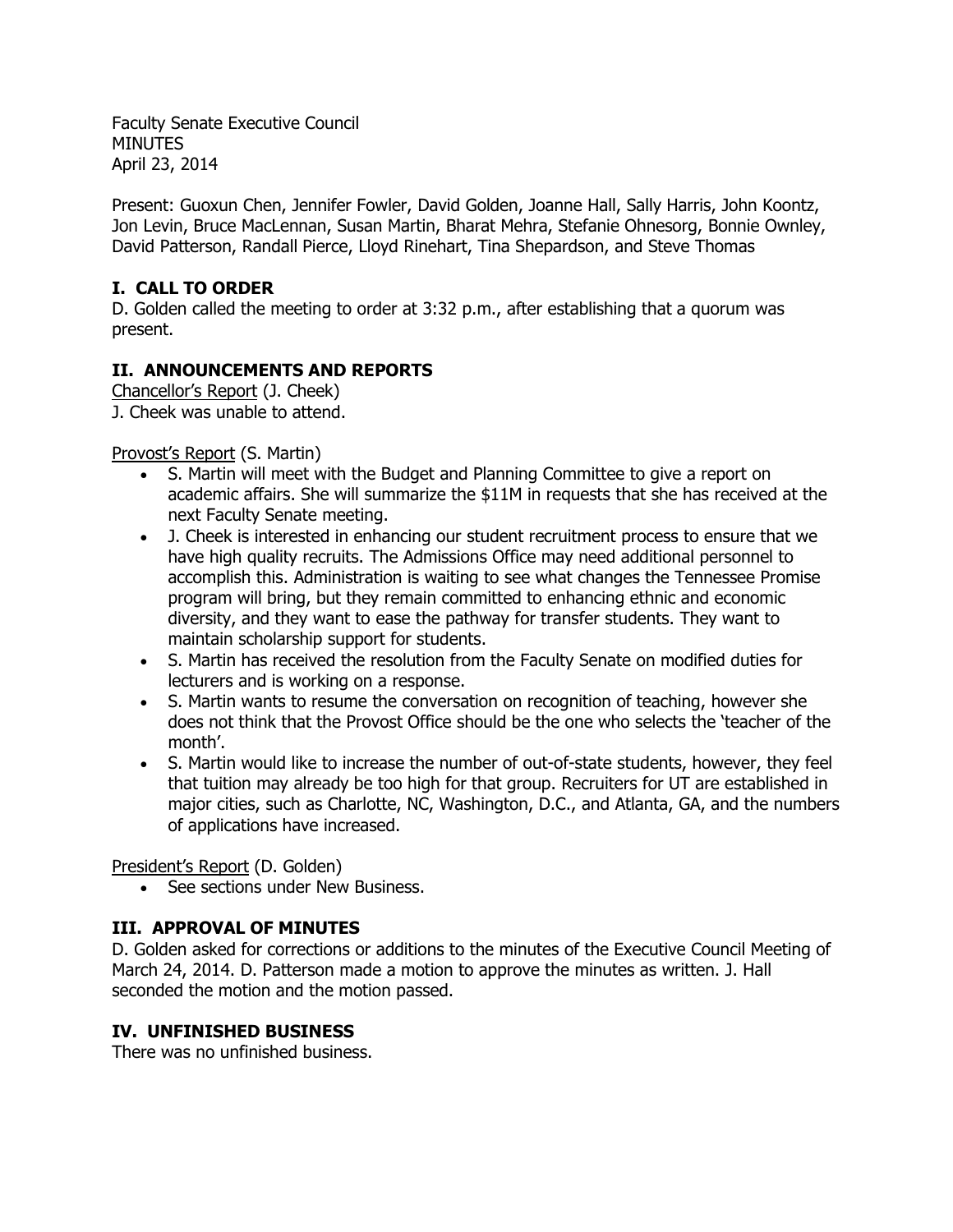# **V. REPORTS OF SPECIAL COMMITTEES**

There were no reports from special committees.

#### **VI. REPORTS OF STANDING COMMITTEES**

Appeals Committee (B. MacLennan) There are two cases under review.

Athletics Committee (J. Koontz)

No report was available from the committee; however, J. Koontz indicated that Coach C. Martin had received the "Outstanding Coach Award" at the recent Athletics Department awards banquet.

Benefits and Professional Development Committee (D. Braquet) No report was available.

Budget and Planning Committee (R. Pierce) No report was available.

#### Faculty Affairs Committee (J. Fowler)

UT General Council has recommended that the changes proposed in the Academic Freedom statement be added to the shared governance section of the Faculty Handbook. The changes relate to speaking in the context of shared governance. S. Harris and T. Shepherdson recommended minor editorial changes to improve clarity and correct typos. The Academic Freedom statement was accepted by common consent and will be brought forward to the Faculty Senate at the next meeting (May 5, 2014).

Graduate Council (D. Hodges) No report was available.

Library and Information Technology Committee (B. Mehra) No report was available.

#### Nominations and Appointments Committee (J. Hall)

J. Hall gave an update on Senate caucus elections. One caucus is voting this week and two more are finishing their procedures. There are two nominees for the position on the UT Faculty Council, Candace White and Steve Thomas. There are also two candidates for President-elect, JoAnn Deeken and Bruce MacLennan.

#### Non-Tenure Track Issues Committee (S. Harris)

The committee is looking at opportunities for Research Assistant Professors to apply and obtain internal grant funding. S. Harris expressed thanks to everyone on the FS Executive Council for their edits/suggestions for the resolution on Faculty Family Leave Policy.

#### Research Council (T. Shepardson)

Council had their final meeting and concluded business for the year. They edited the Faculty Senate bylaws (Article III, Section 2, Part J) that addressed the Research Council, mainly to allow lecturers to participate and update various title changes. The document is posted on the Faculty Senate website. The past Chair will continue as an ex-officio member to allow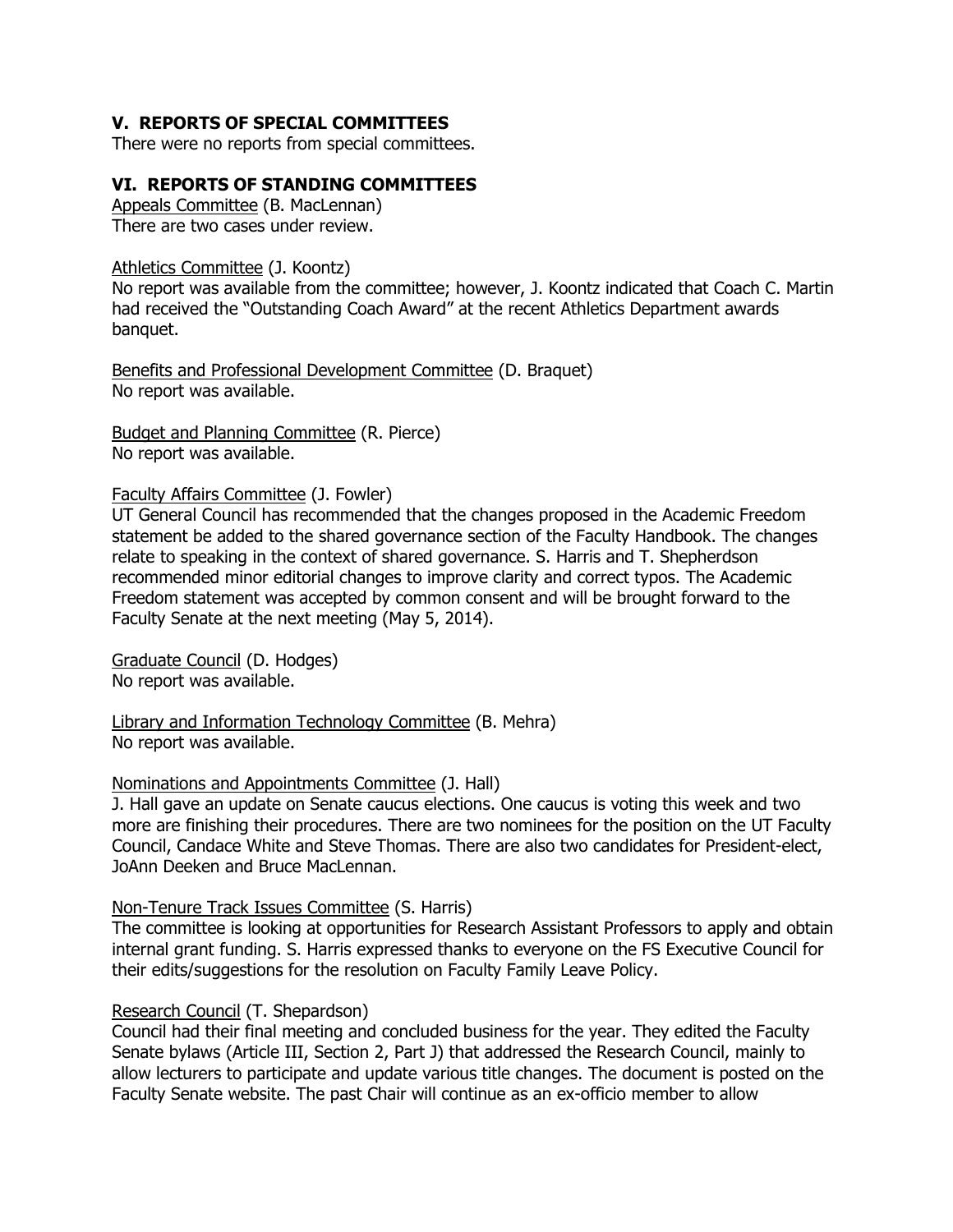continuity. Information related to the review of university research centers and units has been updated. Discussion followed on the updated bylaws document. The proposed bylaw changes were approved. The Research Council presented Greg Reed (Associate Vice Chancellor of Research) with a plaque to commemorate his work with the Council for many years.

## Teaching and Learning Council (L. Rinehart)

Council encountered the issue of faculty who were nominated for teaching awards who do not teach in the spring semester, and therefore cannot be observed for evaluation. However, none of the nominees in that situation made the final cut, so it was not a problem.

# Undergraduate Council (J. Levin)

Council has passed hundreds of curriculum changes, which are now posted. Faculty Senate must approve the changes and these will be included on the agenda for the May 5, 2014, meeting. In addition, Richard Bennett will run for Vice-chair of the Undergraduate Council.

# University System Relations Committee (G. Chen)

The committee met with Katie High and discussed the issue of out-of-state tuition for students receiving graduate fellowships. Members were invited to visit Oak Ridge National Labs. G. Chen will provide information on the two previous meetings of the committee for the Faculty Senate website.

# **VII. NEW BUSINESS**

## Titles for Extension Faculty (D. Golden)

There has been a request to create non-tenure-track titles for UTIA extension faculty that include the ranks of assistant, associate, and full professor. These faculty have the necessary credentials for faculty rank. D. Golden referred this request to the Faculty Affairs Committee.

## Student Activity Fee Implementation Task Force (D. Golden)

The Board of Trustees will have oversight on use of student activity fees. UT must provide a statement to students that some student programing activities may be offensive. The joint TN Senate resolution suggested that students be given the choice to 'opt in' for these activities. UT will request that students choose 'yes' or 'no'. Not 'opting in' does not mean that the student will not be required to pay these fees; it means the fees will be redirected from the activity in which the student does not want to participate. The Vice Chancellor for Student Life will decide where the funds will be redirected. The Task Force has one final meeting before the final report will be prepared. General Counsel has 19 questions for the Task Force to address. Students will be notified and the process will be explained, with additional FAQ provided. Student leaders think that 80% of students will 'opt in'. The cost for implementation of the new procedure must be determined, and will probably be significant. S. Harris asked whether students will be informed that they have more choice in where their fees are directed if they 'opt in'. D. Golden said that the language had to be kept short. The 'opt in' or 'opt out' option will not be linked to registration, but rather to the MyUTK Student Portal. Some units (e.g. Clarence Brown Theater) give discounts to students if they pay the fee for student activities. Students 'opting out' of activities may pay full door price. Links will also be provided to show past student programming. The joint TN Senate resolution called for the majority of those who serve on the committee that makes the funding decisions on student activities to be non-students. Currently the committee is almost 50:50 students to non-students. To accomplish the desired ratio, one faculty member was added to the committee.